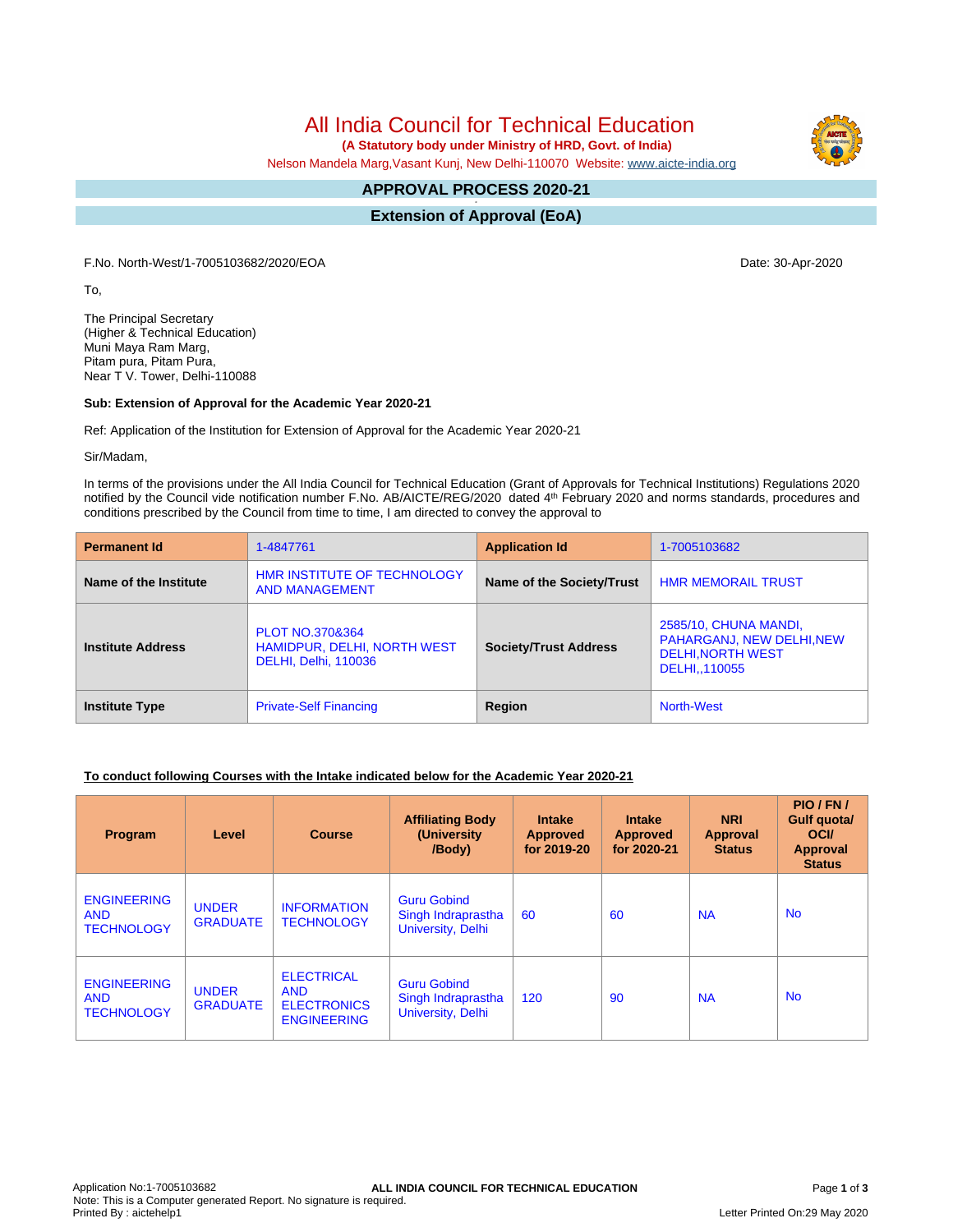| <b>ENGINEERING</b><br><b>AND</b><br><b>TECHNOLOGY</b> | <b>UNDER</b><br><b>GRADUATE</b> | <b>MECHANICAL</b><br><b>AND</b><br><b>AUTOMATION</b><br><b>ENGINEERING</b>          | <b>Guru Gobind</b><br>Singh Indraprastha<br>University, Delhi        | 120 | 120 | <b>NA</b> | <b>No</b> |
|-------------------------------------------------------|---------------------------------|-------------------------------------------------------------------------------------|----------------------------------------------------------------------|-----|-----|-----------|-----------|
| <b>MANAGEMENT</b>                                     | <b>POST</b><br><b>GRADUATE</b>  | <b>MBA</b>                                                                          | <b>Guru Gobind</b><br>Singh Indraprastha<br><b>University, Delhi</b> | 30  | 30  | <b>NA</b> | <b>No</b> |
| <b>MCA</b>                                            | <b>POST</b><br><b>GRADUATE</b>  | <b>MASTERS IN</b><br><b>COMPUTER</b><br><b>APPLICATIONS</b>                         | <b>Guru Gobind</b><br>Singh Indraprastha<br><b>University, Delhi</b> | 15  | 15  | <b>NA</b> | <b>No</b> |
| <b>ENGINEERING</b><br><b>AND</b><br><b>TECHNOLOGY</b> | <b>UNDER</b><br><b>GRADUATE</b> | <b>COMPUTER</b><br><b>SCIENCE AND</b><br><b>ENGINEERING</b>                         | <b>Guru Gobind</b><br>Singh Indraprastha<br>University, Delhi        | 60  | 60  | <b>NA</b> | <b>No</b> |
| <b>ENGINEERING</b><br><b>AND</b><br><b>TECHNOLOGY</b> | <b>UNDER</b><br><b>GRADUATE</b> | <b>ELECTRICAL</b><br><b>AND</b><br><b>ELECTRONICS</b><br><b>ENGINEERING</b>         | <b>Guru Gobind</b><br>Singh Indraprastha<br>University, Delhi        | 30  | 30  | <b>NA</b> | <b>No</b> |
| <b>ENGINEERING</b><br><b>AND</b><br><b>TECHNOLOGY</b> | <b>UNDER</b><br><b>GRADUATE</b> | <b>COMPUTER</b><br><b>SCIENCE AND</b><br><b>ENGINEERING</b>                         | <b>Guru Gobind</b><br>Singh Indraprastha<br><b>University, Delhi</b> | 120 | 120 | <b>NA</b> | <b>No</b> |
| <b>ENGINEERING</b><br><b>AND</b><br><b>TECHNOLOGY</b> | <b>UNDER</b><br><b>GRADUATE</b> | <b>ELECTRONICS</b><br>$\boldsymbol{\alpha}$<br><b>COMMUNICATIO</b><br><b>N ENGG</b> | <b>Guru Gobind</b><br>Singh Indraprastha<br>University, Delhi        | 120 | 120 | <b>NA</b> | <b>No</b> |
| <b>ENGINEERING</b><br><b>AND</b><br><b>TECHNOLOGY</b> | <b>UNDER</b><br><b>GRADUATE</b> | <b>ELECTRONICS</b><br>&<br><b>COMMUNICATIO</b><br><b>N ENGG</b>                     | <b>Guru Gobind</b><br>Singh Indraprastha<br>University, Delhi        | 60  | 60  | <b>NA</b> | <b>No</b> |

### **It is mandatory to comply with all the essential requirements as given in APH 2020-21 (Appendix 6)**

The Institution/ University is having the following deficiencies as per the online application submitted to AICTE and the same shall be complied within Two year from the date of issue of this EoA

| Deficiencies Noted based on Self Disclosure |                   |  |  |  |
|---------------------------------------------|-------------------|--|--|--|
| <b>Particulars</b>                          | <b>Deficiency</b> |  |  |  |
| 1. Faculty Deficiency                       | Yes               |  |  |  |

**\***Please refer Deficiency Report for details

## **Important Instructions**